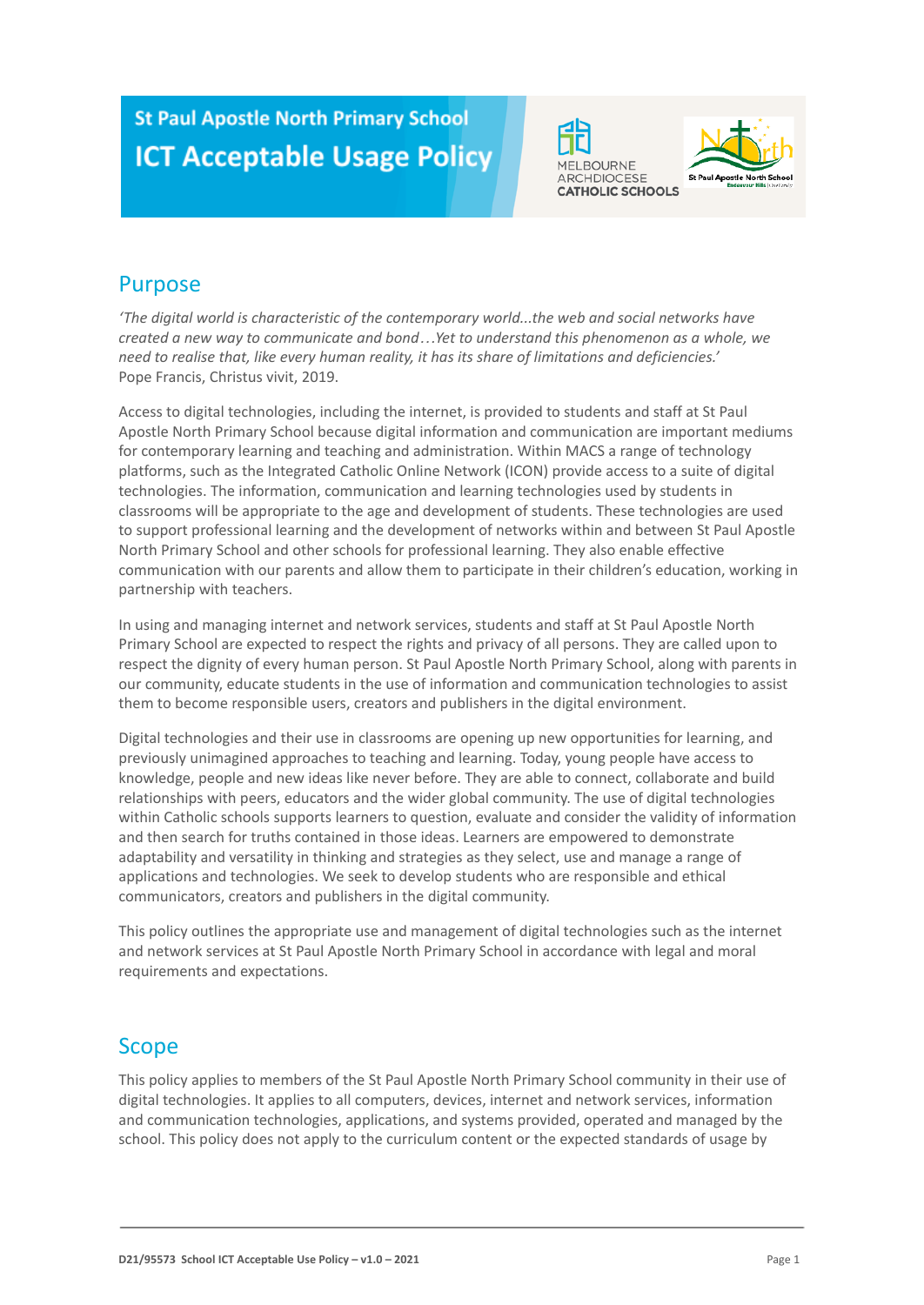students or staff in the school. The curriculum and teaching practices and pedagogy are outlined in documents related to our learning and teaching programs.

## **Definitions**

**Computer** is either a desktop or portable laptop device that performs processes, calculations and operations based on instructions provided by a software or hardware program.

**Device** refers to a unit of physical hardware or equipment that provides one or more computing functions within a computer system. It can provide input to the computer, accept output or both. Typical hardware includes a computer mouse, speakers, printer and microphone.

**Email** means the system that enables users to send data over the internet using computers and mobile devices.

**ICON** means the Integrated Catholic Online Network which is used to deliver shared services for educational and administrative purposes across Catholic schools.

**Internet** means the system of interconnected networks that connects computers for data transmission and storage.

**Intranet** refers to a local system of computers enabling students and staff to communication and share information within their school community.

**Mobile devices** refers to (but is not limited to) mobile phones, PDAs and portable storage devices.

**Network services** means the facilities and resources located on and delivered via a computer-based network, including communication systems, internet and intranet services, mobile devices, electronic mail, web services, printer services, database services, back-up services, file services and network management services.

**Parents** includes parents, guardians and carers.

**Social networking** means web-based services that allow individuals to create their own online profiles and communicate with each other by voice, chat, instant message, image sharing, video conference and blogs in a virtual community.

**Staff** means salaried, voluntary and contracted persons.

**Students** means those students enrolled at St Paul Apostle North Primary School.

**Website** is an internet based page or series of pages grouped together and managed by a person or group.

## **Principles**

The use of digital technologies within our school by staff and students at St Paul Apostle North Primary School is underpinned by the following principles and understanding:

- that digital technologies provide valuable opportunities for staff and students to collaborate, connect and create with peers, colleagues, experts and the wider community
- that online behaviour will at all times demonstrate respect for the dignity of each person in the community
- users will behave in a manner that is ethical when using the internet and network services (even for personal communication)
- the Catholic beliefs and ethos of the school, and professional expectations and standards required by teachers are demonstrated in the way the technologies are used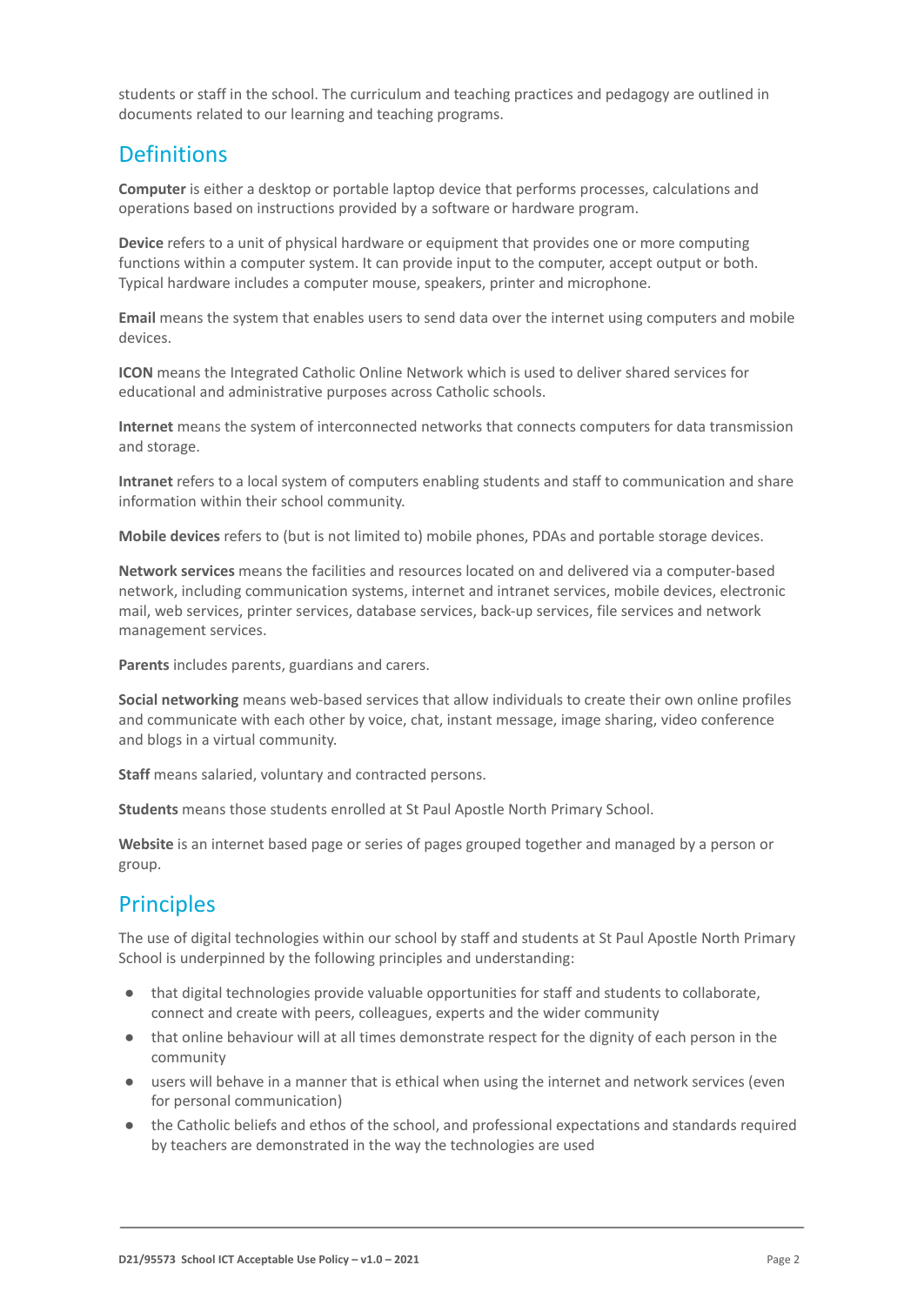inappropriate online behaviour, including cyberbullying, will not be tolerated.

## **Policy**

## **Internet and Network Access**

Access to internet and network services are provided by MACS to staff and students of St Paul Apostle North Primary School for educational and administrative purposes. From time to time, other MACS policies and requirements in particular schools may result in restrictions.

Access rights assigned to students and staff at St Paul Apostle North Primary School will be determined by the principal and may vary as educational and administrative purposes change.

Students and staff at St Paul Apostle North Primary School may not use the internet and network services provided for commercial purposes, either offering or acquiring goods or services for personal use. The services cannot be used for political lobbying or proliferation of unnecessary communications.

## **Expectations of users**

All students and staff at St Paul Apostle North Primary School are required to use the internet and network services in accordance with this policy. Any use of devices or services that may be questionable, offensive, and controversial or against the Catholic ethos is unacceptable. This includes personal communication with students on matters not related to curriculum or education. These standards apply whenever St Paul Apostle North Primary School equipment or communication lines are used, including use from home or other non-school location and when a private account is used.

## **Non-compliance with this policy**

Disciplinary action may be undertaken by St Paul Apostle North Primary School against any student or staff member is who found to be inappropriately using the provided internet, network services, device or mobile device. The principal will determine the disciplinary measures to be undertaken in accordance with other policies and guidelines. These measures may be outlined in staff handbooks or the Acceptable User Agreement for students used by St Paul Apostle North Primary School.

## **Duty of Care**

St Paul Apostle North Primary School will provide instruction to students in online personal safety issues, including inappropriate sites, stranger danger, cyberbullying and scams. St Paul Apostle North Primary School will prepare staff to deal with these issues.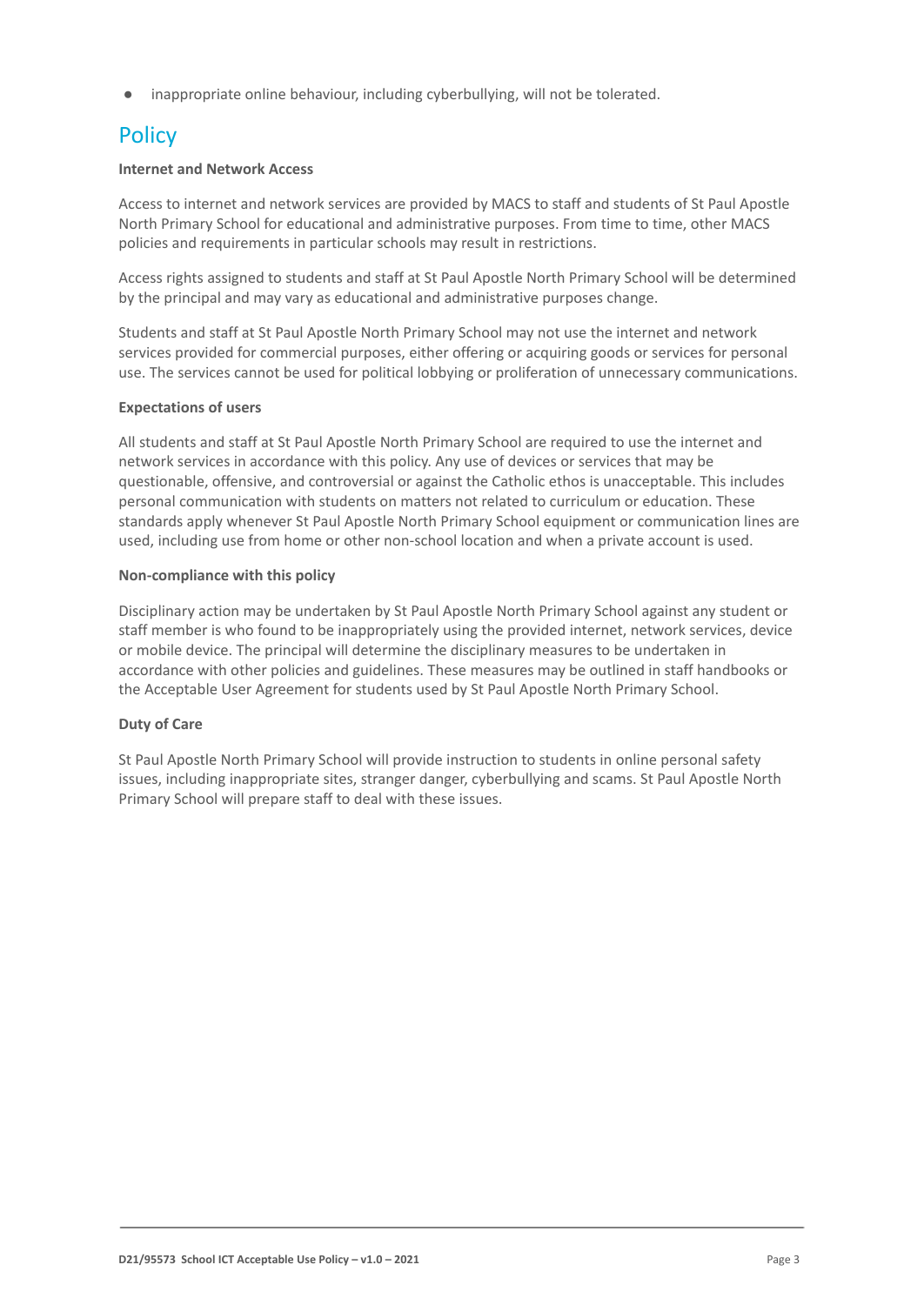## **Monitoring**

## **Students**

Online activities may be monitored or reviewed to assess network efficiency, examine system security and to investigate alleged breaches of this policy.

## **Staff**

An authorised person (e.g. principal, Regional General Manager or other MACS staff member) can monitor the use of MACS ICT resources. Server logs may also be used in an investigation of an alleged breach of this policy.

## **Security**

To minimise risk to MACS information and communication networks from viruses and intrusions, current virus screening software is activated, and where appropriate, passwords are used by staff and students of St Paul Apostle North Primary School. Firewalls will be maintained. The management of system protocols and configurations are the responsibility of the staff authorised by the school or MACS. Non-authorised staff and students are not permitted to have access to these levels of system management.

### **Email**

Email service is provided for educational and administrative purposes. Staff and students at St Paul Apostle North Primary School must identify themselves appropriately by using a signature block at the bottom of the email message that includes their name, school phone number and postal address. St Paul Apostle North Primary School advises students and staff that they may be held accountable for the email they create and distribute using the network.

### **Websites**

St Paul Apostle North Primary School may create, of have created, a website with the approval of the principal. These websites must be established and maintained in accordance with MACS policies and guidelines and relevant legislation.

### **Social networking**

Provision of social networking for students must be related to an educational purpose. This is at the discretion of the principal.

### **Acceptable Use Agreements – available through this [link](https://docs.google.com/document/d/1dbnvTLfU4t2wYEbJdn0jATigi5oZYfkaHJehJJ19NAY/edit).**

### **Students**

St Paul Apostle North Primary School provides students and parents/guardians/carers with the following:

- a copy of St Paul Apostle North Primary School Acceptable Use Agreement
- a copy of this policy.

The Acceptable Use Agreement is provided in full for consideration by all signatories. The Agreement is to be signed by the student, parent/guardian/carer and school representative before the student is given access to, and use of, a school's internet, network services and devices.

**Staff**